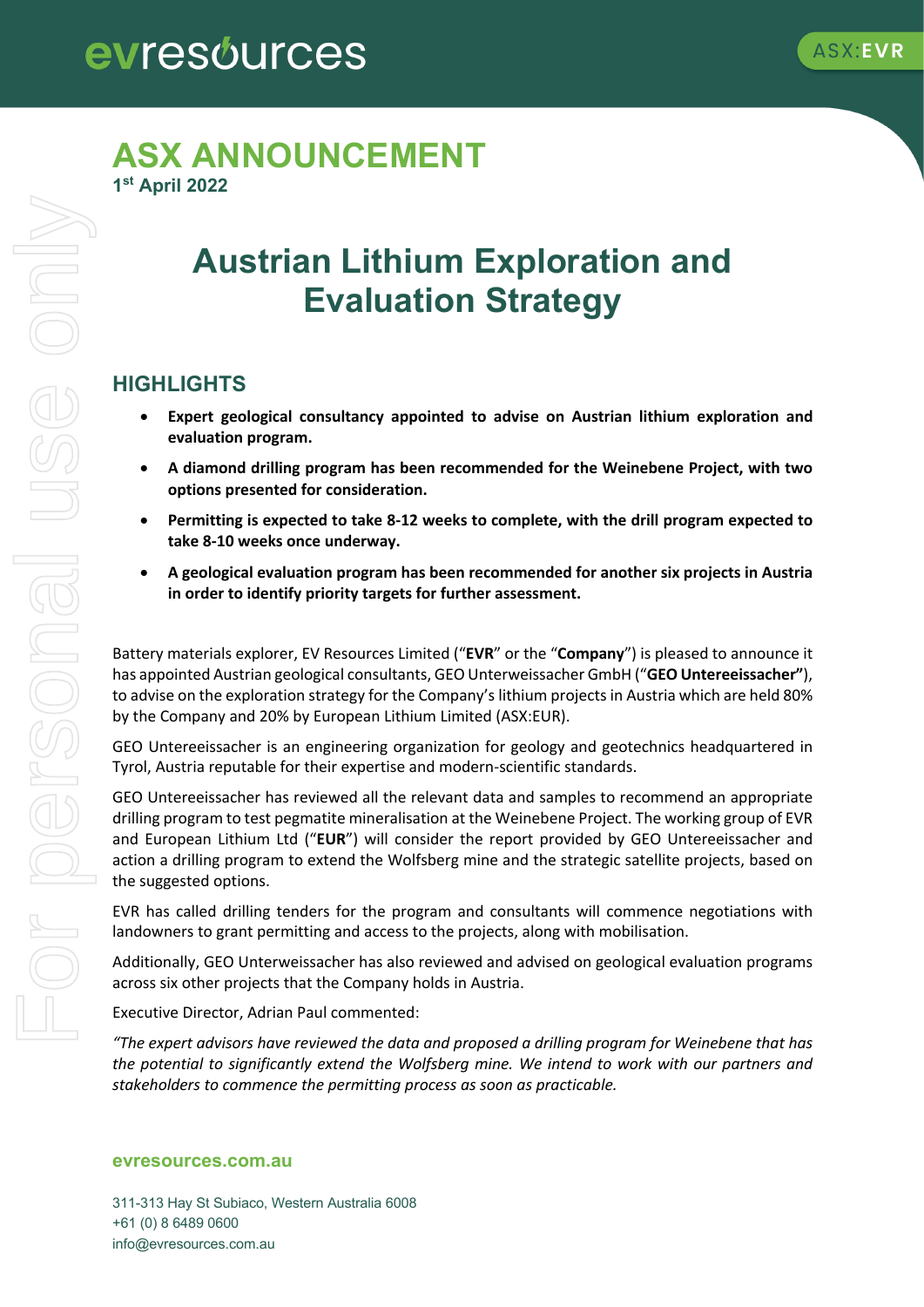# evresources



*The other projects reviewed by the expert consultants indicate good potential for lithium mineralisation, with various results up to >3% Li2O. We look forward to the geological review identifying areas for further assessment."*

#### **About the Weinebene & Eastern Alps Lithium Project (80%):**

EV Resources holds an 80% interest in the Weinebene and Eastern Alps Lithium Projects located in Austria with the remaining 20% of the projects owned by European Lithium Ltd (ASX: EUR). The projects are located immediately adjacent to European Lithium's Wolfsberg deposit, where EV Resources postulates that the veins which comprise the JORC compliant 10.98MT @ 1.00% Li2O resource at the Wolfsberg deposit, strike into the Weinebene project area.

The proximity of the Weinebene and Eastern Alps Projects to European Lithium's Wolfsberg Project creates substantial optionality and potential synergistic development and production scenarios for both parties.

EV Resources has entered into a Collaboration Agreement with European Lithium which includes the establishment of Technical Advisory Committee to enhance the projects for the purpose of jointly collaborating in connection with the Weinebene and Eastern Alps Projects and sharing information to identify the best options to advance those assets and operations. This includes making recommendations for exploration programs, budgets and development scenarios in relation to the assets and operations.



*Figure 1 - Austrian projects location map*

#### **ENDS**

#### **evresources.com.au**

311-313 Hay St Subiaco, Western Australia 6008 +61 (0) 8 6489 0600 info@evresources.com.au